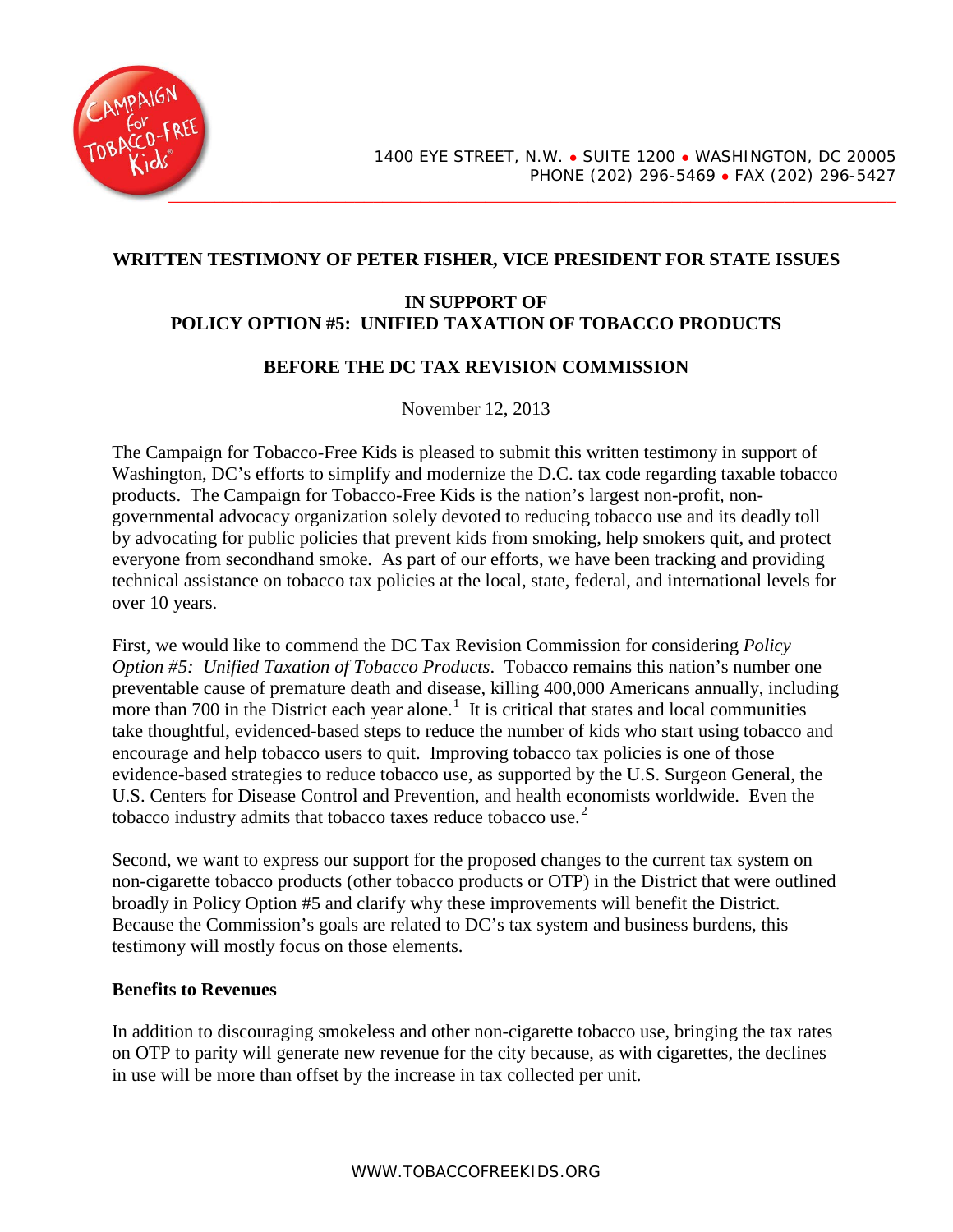The Commission may hear claims that residents will still avoid the tax by shopping in Maryland or Virginia, but evidence from states show that these claims are highly exaggerated. As shown in case after case, a state that significantly increases its tax rate generates much more revenue than any neighboring state. In the one example of a state that reduced its tobacco tax rates in an attempt to take advantage of perceived crowds of cross-border shoppers, New Hampshire actually lost millions in revenue over the two years that the reduced rates were in effect. The state has since restored its tax rates to the levels before the decrease. The District should not make its tobacco tax policy decisions – particularly if they minimize the District's revenue potential – dependent on other states.

The current system applies different tax rates to some tobacco products and no tax at all to others, which makes the taxes difficult to administer and enforce. This system is ineffective for economic and public health purposes but can be improved through simple measures:

- By applying the same percentage-of-wholesale price tax rate across all OTP, administration and enforcement would be much simpler. Better enforcement would improve compliance and revenue collections.
- Tying the new tax rate on non-cigarette tobacco products to the cigarette tax rate, as a percentage of the average wholesale price of cigarettes, would ensure that the tax rates would always be equal whenever the cigarette tax rate is increased. This would also simplify the work for the Council because the non-cigarette tobacco tax rate would change automatically with the cigarette tax rate.
- In addition, the DC Tax Revenue Commission should consider adding a minimum tax on OTP by category to ensure that low-priced bargain brands are adequately taxed. Again, this will discourage use while also producing additional revenue.

To maximize the effects of the tobacco tax changes and generate as much revenue as expected, we also recommend that the District:

- Implement an "inventory tax" or "floor stocks tax" as part of implementation to ensure that all of the tobacco products in retailer and wholesaler inventory on the date that the tax changes go into effect will be subject to the new tax rates. This would prevent retailers and wholesalers from stocking up on tobacco products at the lower tax rate and avoid paying the higher tax rate until they have sold off all of their stocks.
- Set the effective date as soon after approval as possible, to minimize the amount of time that people can purchase products at the lower tax rate. A longer transition period allows consumers more time to stock up on tobacco products at the pre-increase tax rate and thus delays the effect of the tax on use. It also delays the collection of the higher tax and resulting revenues.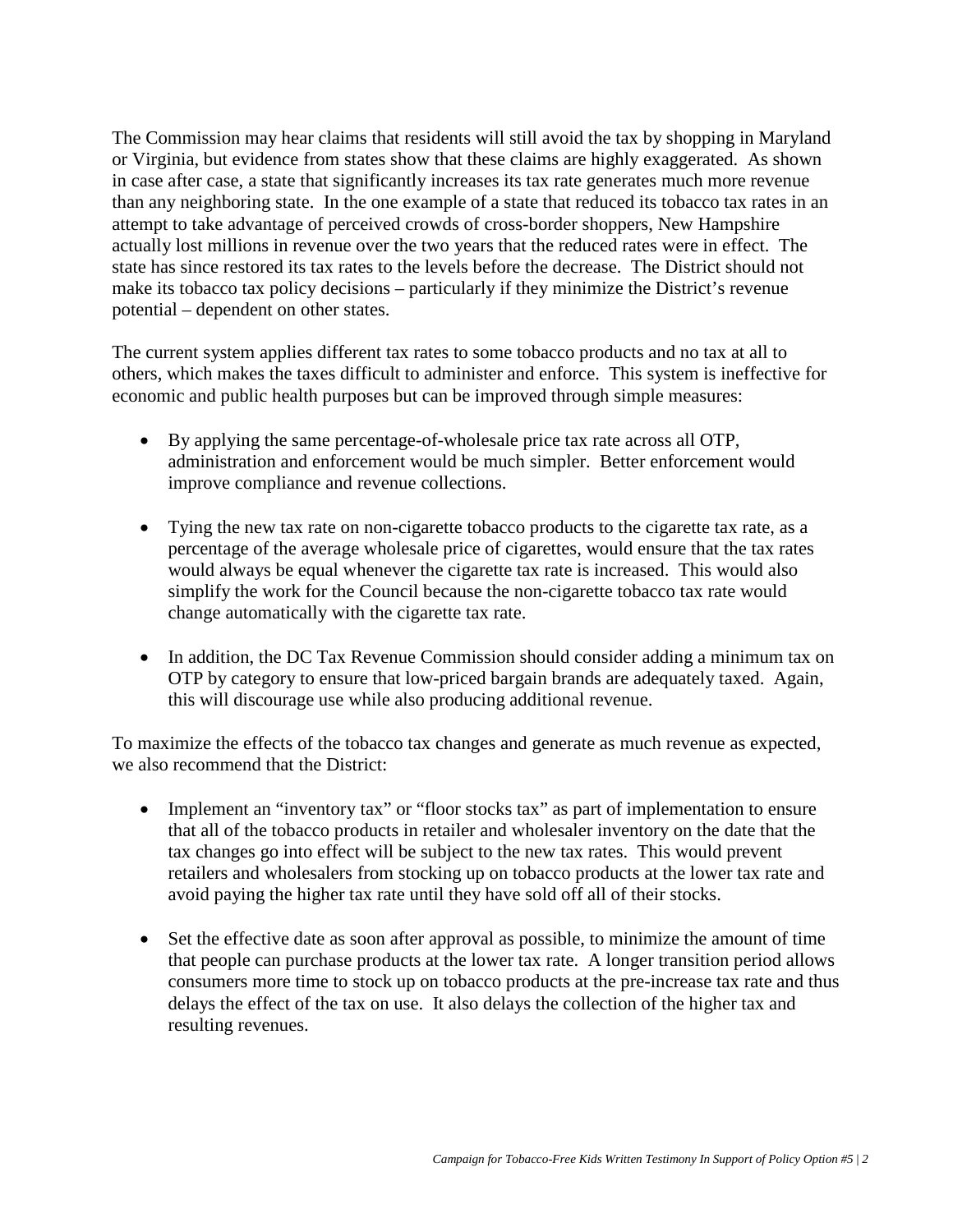Tobacco tax revenues are relatively reliable and stable over time, unlike some other revenue sources. The chart below, that was also included in the DC Tobacco Free Coalition's August letter to the Commission, shows DC's trend in tobacco tax revenue: jumps in revenue because of rate increases, followed by years of relative stability until the next increase.



## **Benefits to Businesses**

One of the Commission's goals is to "encourage job growth and creation." While some claim that tobacco tax increases will hurt businesses, studies repeatedly show that that is not the case. Instead, cigarette tax increases have been associated with no reduction in the number of convenience stores and no overall decline in employment in tobacco retail stores.<sup>[3](#page-3-2)</sup> When people stop buying tobacco products, the money doesn't disappear forever; they spend that extra money on other products that still benefit businesses and generate other tax revenue for the District.

Businesses will also benefit from improved work productivity as a result of employees who quit using tobacco. While most of the research has been on reduced efficiency among cigarettesmoking employees, nicotine itself plays a role in reduced concentration – particularly if employees are suffering from nicotine withdrawal and/or are anticipating his or her next break to use tobacco products. Tobacco use is also associated with longer hospital stays and more absent days from work due to illness, whether from a tobacco-caused disease or longer recovery time.<sup>[4](#page-3-3)</sup>